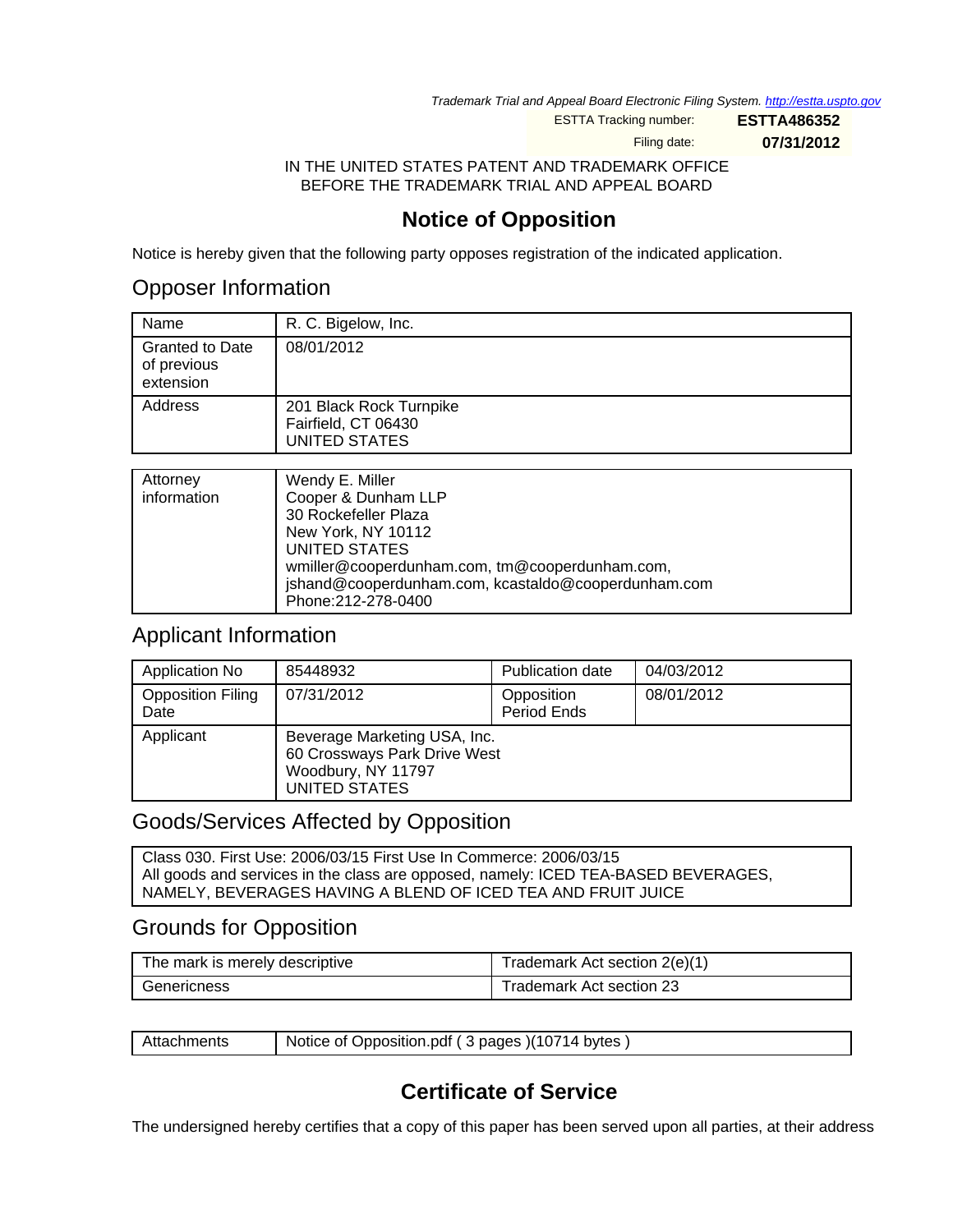record by First Class Mail on this date.

| Signature | /Wendy E. Miller/ |
|-----------|-------------------|
| Name      | Wendy E. Miller   |
| Date      | 07/31/2012        |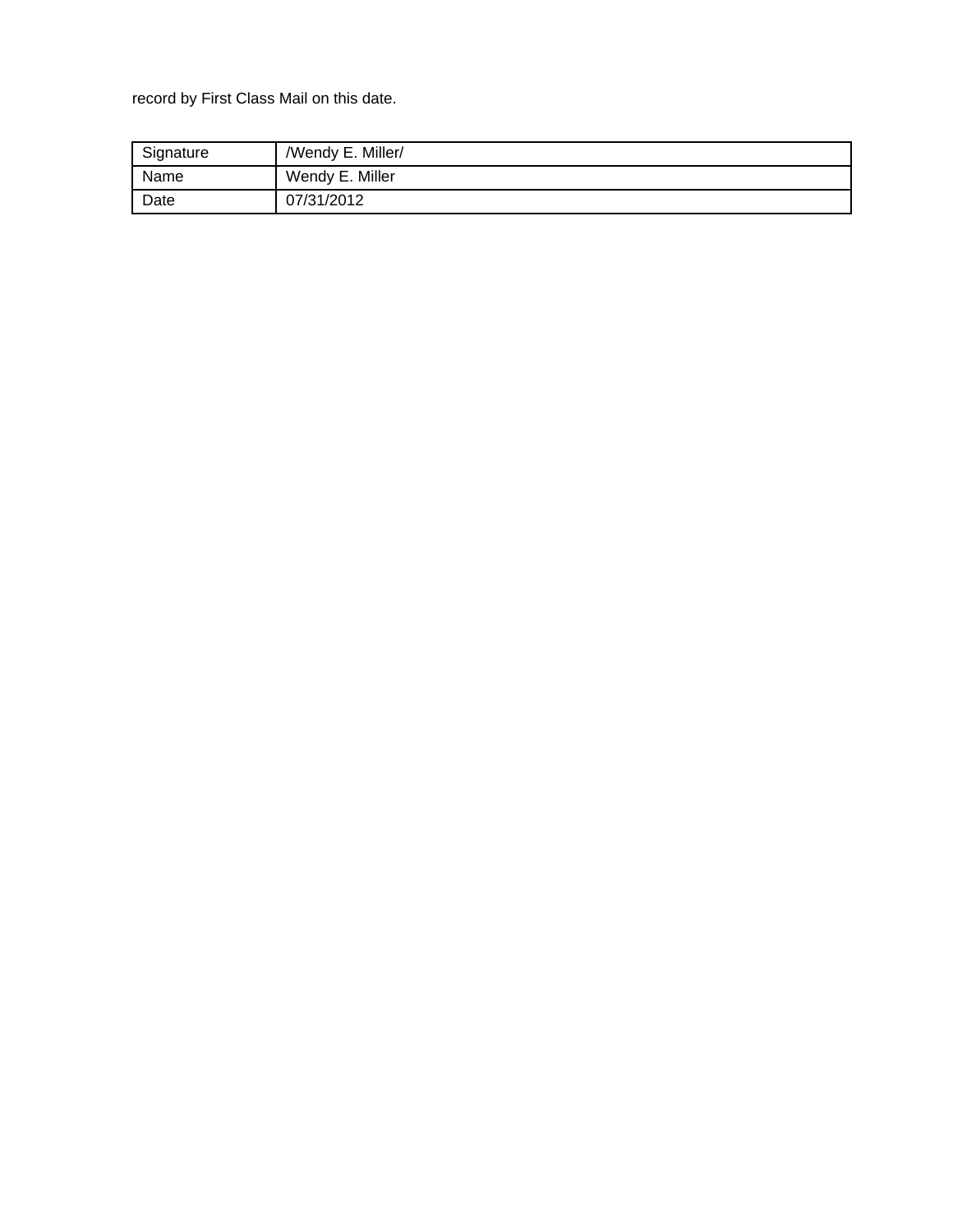#### **IN THE UNITED STATES PATENT AND TRADEMARK OFFICE BEFORE THE TRADEMARK TRIAL AND APPEAL BOARD**

| U.S. App. No.:          | 85/448,932                    |         |                |  |
|-------------------------|-------------------------------|---------|----------------|--|
| Filed<br>$\mathcal{L}$  | October 17, 2011              |         |                |  |
| Trademark : HALF & HALF |                               |         |                |  |
|                         |                               |         |                |  |
| R. C. BIGELOW, INC,     |                               | X       |                |  |
|                         | Opposer,                      |         | Opposition No. |  |
| V.                      |                               |         |                |  |
|                         | BEVERAGE MARKETING USA, INC., |         |                |  |
|                         | Applicant.                    | $\rm X$ |                |  |

#### **NOTICE OF OPPOSITION**

R. C. BIGELOW, INC., a corporation of the State of Connecticut, having its principal place of business at 201 Black Rock Turnpike, Fairfield, Connecticut 06825 (hereinafter "Opposer"), believes that it will be damaged by the registration of the mark shown in U.S. Appln. No. 85/448,932, owned by Beverage Marketing USA, Inc., a New York corporation having a place of business at 60 Crossways Park Drive West Woodbury, New York 11797 (hereinafter "Applicant"), and hereby opposes issuance of that registration.

As grounds for the opposition, Opposer states as follows: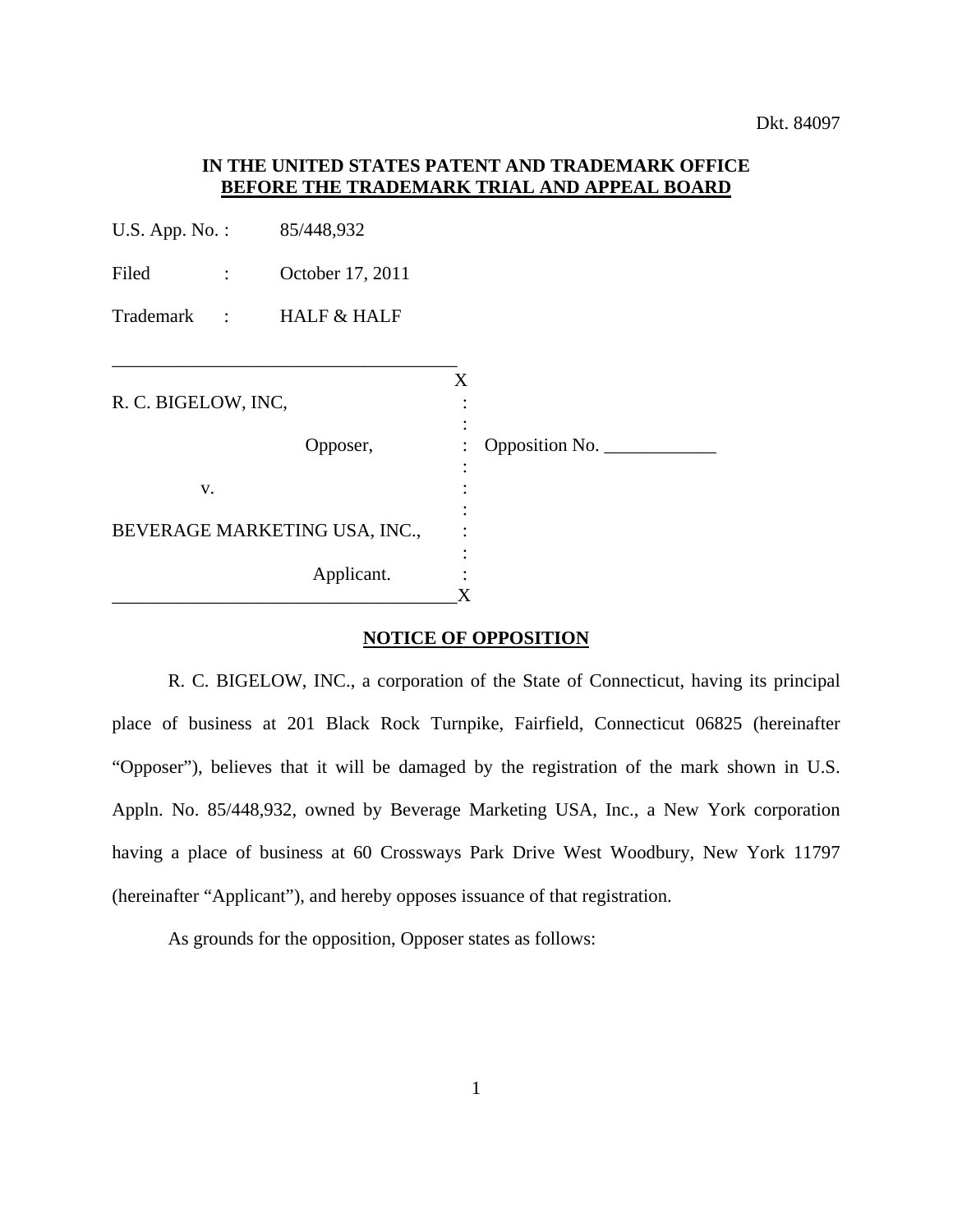1. Applicant seeks to register HALF & HALF as a trademark for "iced tea-based beverages, namely, beverages having a blend of iced tea and fruit juice," claiming first use as of March 15, 2006.

2. The term "half & half" is merely descriptive of, or is a generic term for the goods recited in the subject application, namely, a beverage comprising a combination of iced tea and lemonade.

3. Evidence that the term "half & half" is merely descriptive or generic is contained in each of the Office Actions issued in U.S. Applications Nos. 85/308,401 and 85/308,502.

4. U.S. Applications 85/308,401 and 85/308,502, also owned by Applicant, both seek registration of the term "half & half iced tea lemonade" for "iced tea-based beverages, namely, beverages having a blend of iced tea and lemonade." The Examining Attorney has refused registration in both applications based on evidence that the term "half & half" is merely descriptive of the goods, or is a generic term for the goods. The evidence cited by the Examining Attorney in those applications also demonstrates that the term "half & half," sought to be registered in the subject application, is merely descriptive or generic.

5. Opposer sells tea and tea related products in association with its BIGELOW trademark, including tea bags for brewing a beverage called "half & half" which comprises a combination of lemonade and tea.

6. Registration to Applicant of the designation HALF & HALF will interfere with Bigelow's use of "half & half" to describe its combination tea and lemonade product and, therefore, would be a source of damage and injury to Bigelow and others in the beverage

2